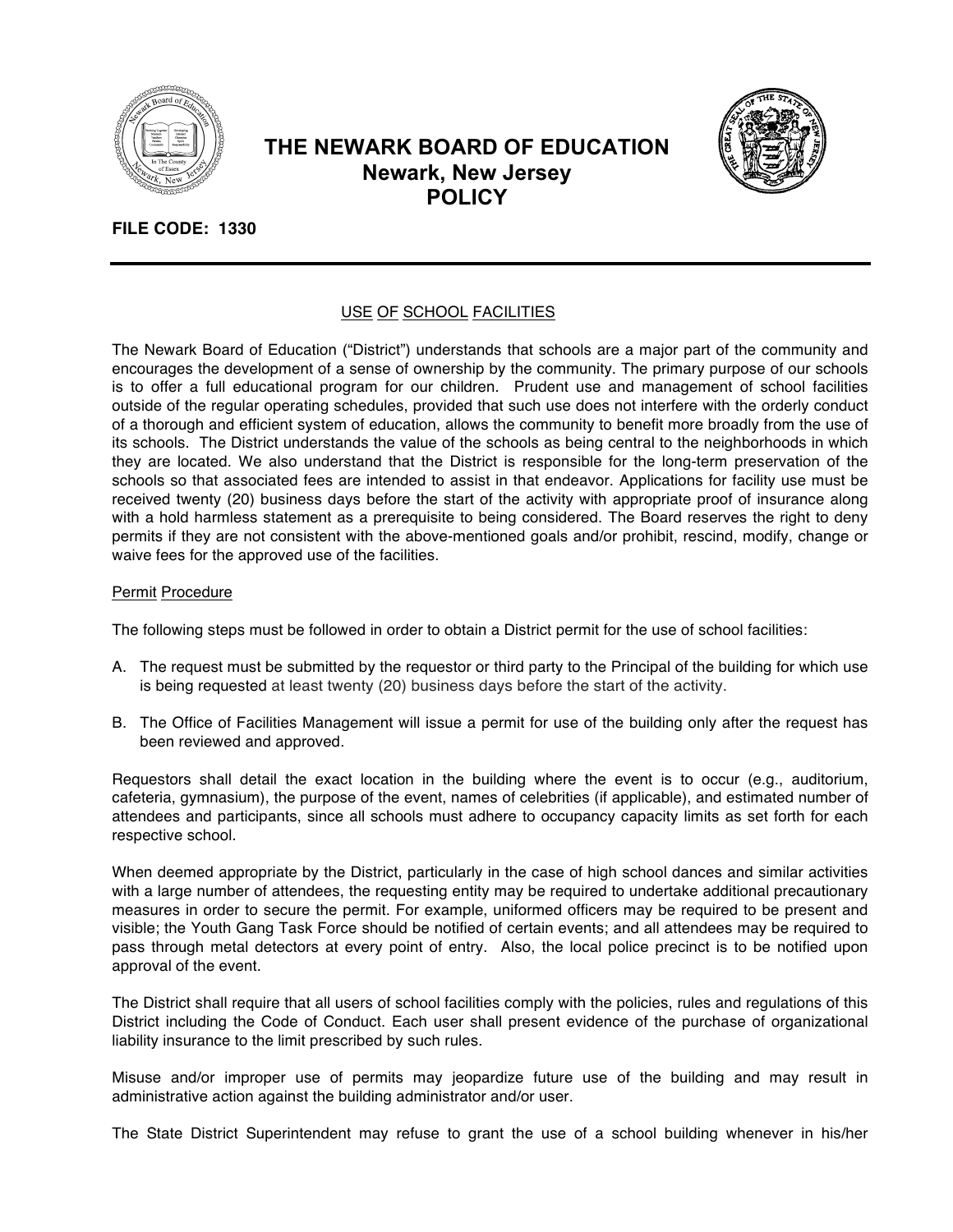#### USE OF SCHOOL FACILITIES (continued)

judgment, the proposed use is not permitted by law and/or is not consistent with District policy or the previously mentioned District goals.

#### Allowable Uses

The District will permit the use of school facilities when such permission has been requested in writing and has been approved by the State District Superintendent for:

- A. Uses and groups directly related to the school and the operations of the school;
- B. Uses and organizations indirectly related to the school;
- C. Departments or agencies of the municipal government;
- D. Other governmental agencies;
- E. Community organizations formed for charitable, civic or educational purposes.

In the case of school-related events, attendees/guests should provide proper identification at the point of entry, as some events may be designated solely for students of the District.

The use of school facilities shall not be granted for the advantage of any profit-making or commercial organization, private social functions, or any purpose that is prohibited by law.

The District reserves the right to charge users of its facilities for costs associated with security or custodial services. The charges will include a facilities usage fee.

The user of school facilities must accept full responsibility for any damage to or loss of property resulting from the use.

Smoking is prohibited at all times in any District building or on school grounds. No one may bring alcoholic beverages onto any school property. All facility use shall comply with state and local fire, health, safety and police regulations.

The buildings shall not be available for community use during holidays, vacation periods, or during the time school is not in session during the summer when the programs interfere with cleaning and maintenance schedules.

Use of school equipment in conjunction with the use of school facilities must be specifically requested in writing and may be granted using the same procedure by which permission to use facilities is granted. The user of school equipment must accept liability for any damage to or loss of such equipment that occurs while in use. Where rules so specify, no item of equipment may be used except by a qualified operator.

Use of District equipment on the premises by non-school personnel is limited to the equipment that is an integral part of the facility being used ( i.e., the stage lights and piano in the auditorium, the basketball baskets in the gym, etc.). No District equipment shall be removed from the premises for use by non-District personnel.

Authorization for use of school facilities shall not be considered an endorsement of or approval of the activity, person, group or organization.